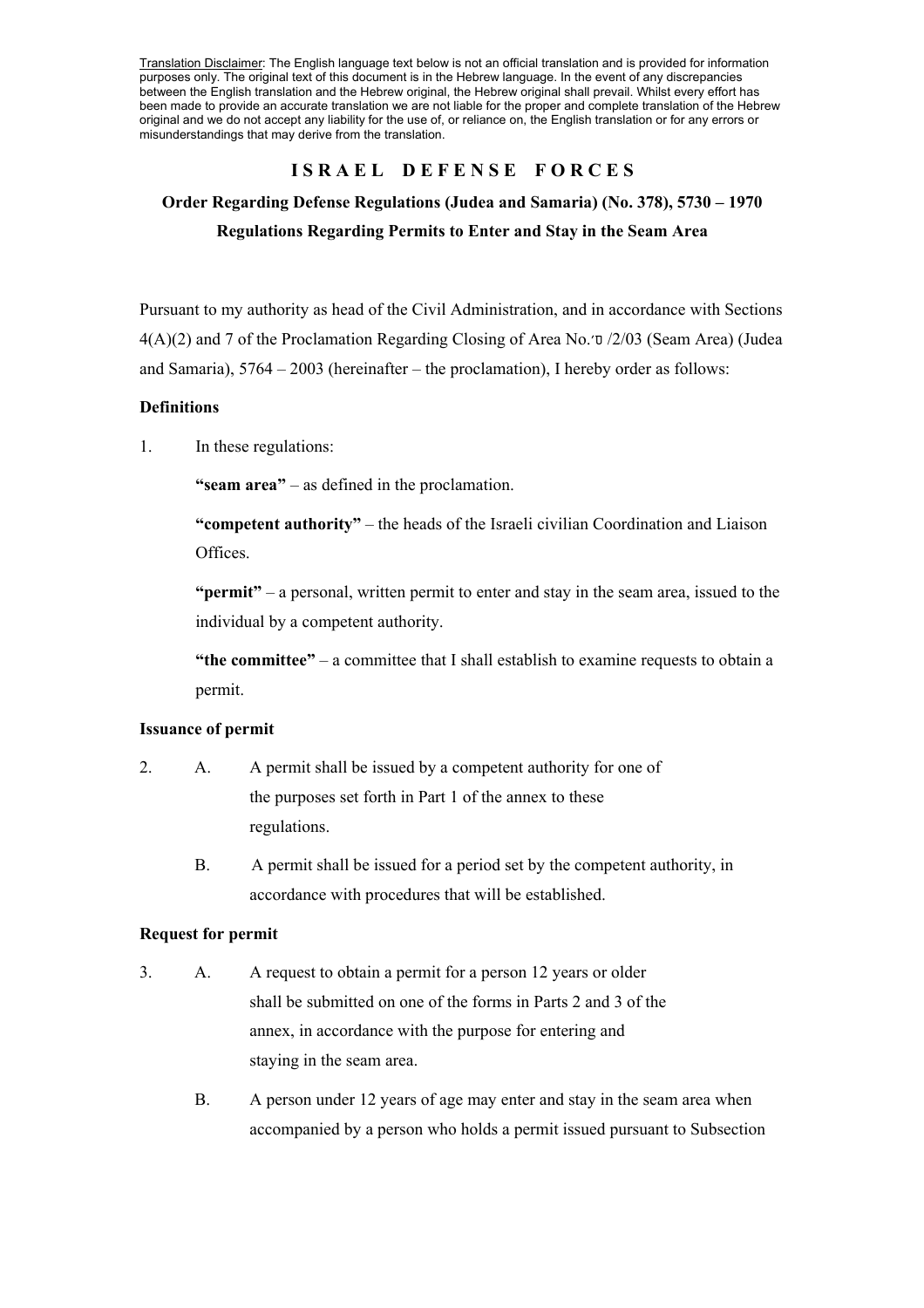(A) above, for the purpose for which the permit was issued, or in any other manner that I, or any person acting on my behalf, shall determine.

### **Examination of the request for permit**

```
4. A. Where a request for permit is submitted, the competent 
  authority may:
```
- 1. Approve or deny the request based on the request.
- 2. Transfer the request to the committee for examination.
- B. Where the competent authority rejected the request to obtain a permit for the purposes set forth in Sections 1-6 of Part 1 of the annex to these regulations, the applicant shall be given the opportunity to present his arguments to the committee.
- C. In examining the request to obtain a permit, the committee may conduct any examination that it requires, including summoning the applicant and any other person connected with the request to appear before it, and to order that any document necessary to examine the request be submitted.
- D. A competent authority may, until completion of the examination of the request to obtain a permit, issue a temporary permit to the applicant to enter and stay in the seam area, for the period and according to the conditions that it shall set.

### **Renewal of the permit**

- 5. A. A competent authority may renew the permit, for a period that it shall determine, in accordance with the procedures that will be established.
	- B. Where a competent authority rejected a request to renew a permit, the permit holder shall be given the opportunity to present his arguments to the committee; the committee's review shall be governed by Subsections (C) and (D) of Section 3 of these regulation, with the relevant changes.

### **Reservation of laws**

6. These regulations shall not affect the validity of any permit given to a person in the seam area that was not given pursuant to these regulations.

### **Publication**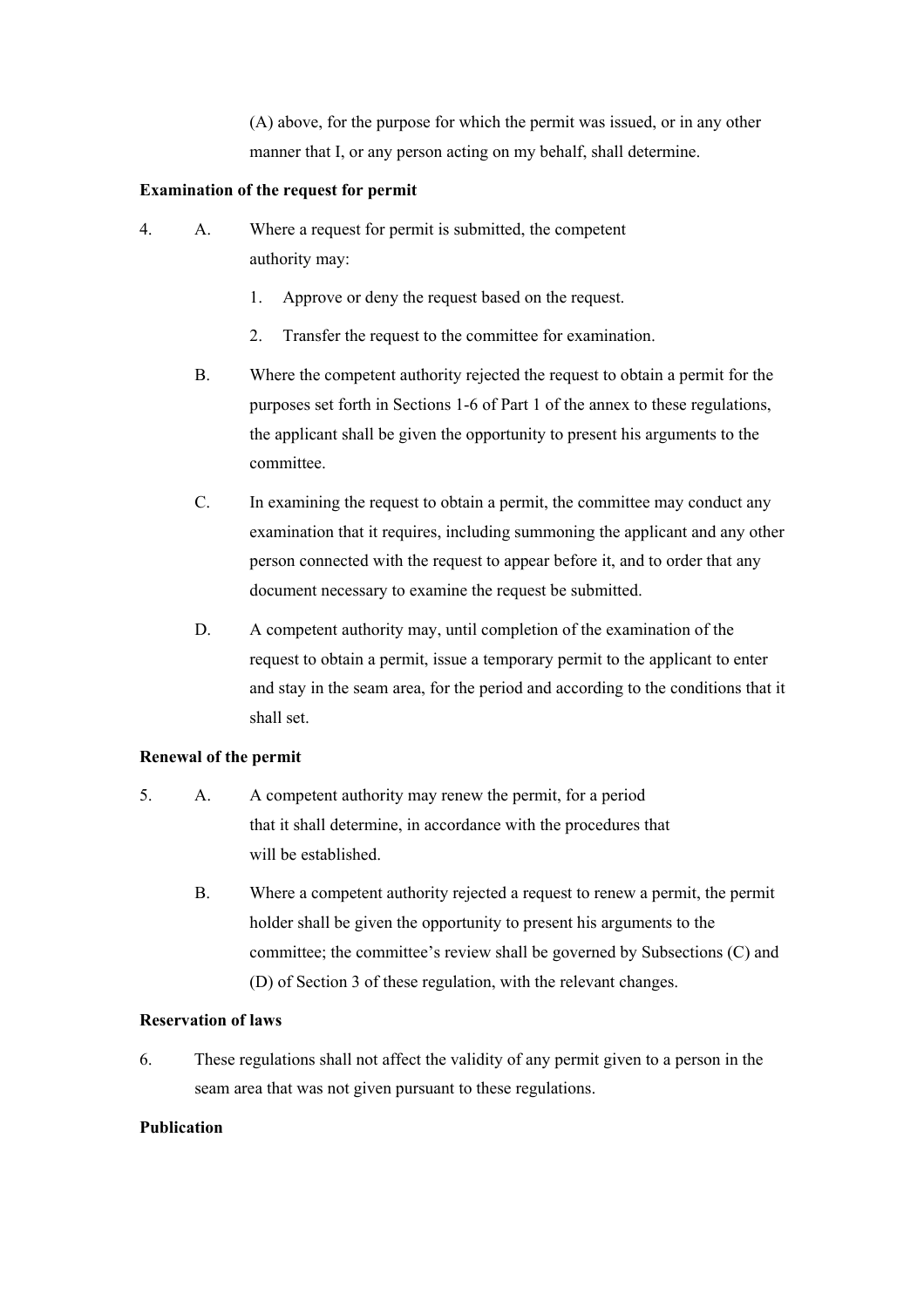- 7. A. Copies of these regulations shall be deposited for public review during normal working hours of the following offices:
	- 1. The sector Coordination and Liaison Offices.
	- 2. Police stations in Judea and Samaria.
	- 3. The office of the legal advisor for Judea and Samaria.
	- 4. Offices of the head of infrastructure in the Civil Administration for Judea and Samaria.
	- B. Copies of these regulations shall be posted on the bulletin board in the sector Coordination and Liaison Offices, as stated in Subsection (A)(1), for a period of three months from the day that these regulations take effect, or shall be published in any other manner that I shall determine.

### **Commencement of validity**

8. These regulations shall take effect on the day they are signed.

### **Name**

9. These regulations will be called: "Regulations Regarding Permits to Enter and Stay in the Seam Area (Judea and Samaria), 5764 – 2003."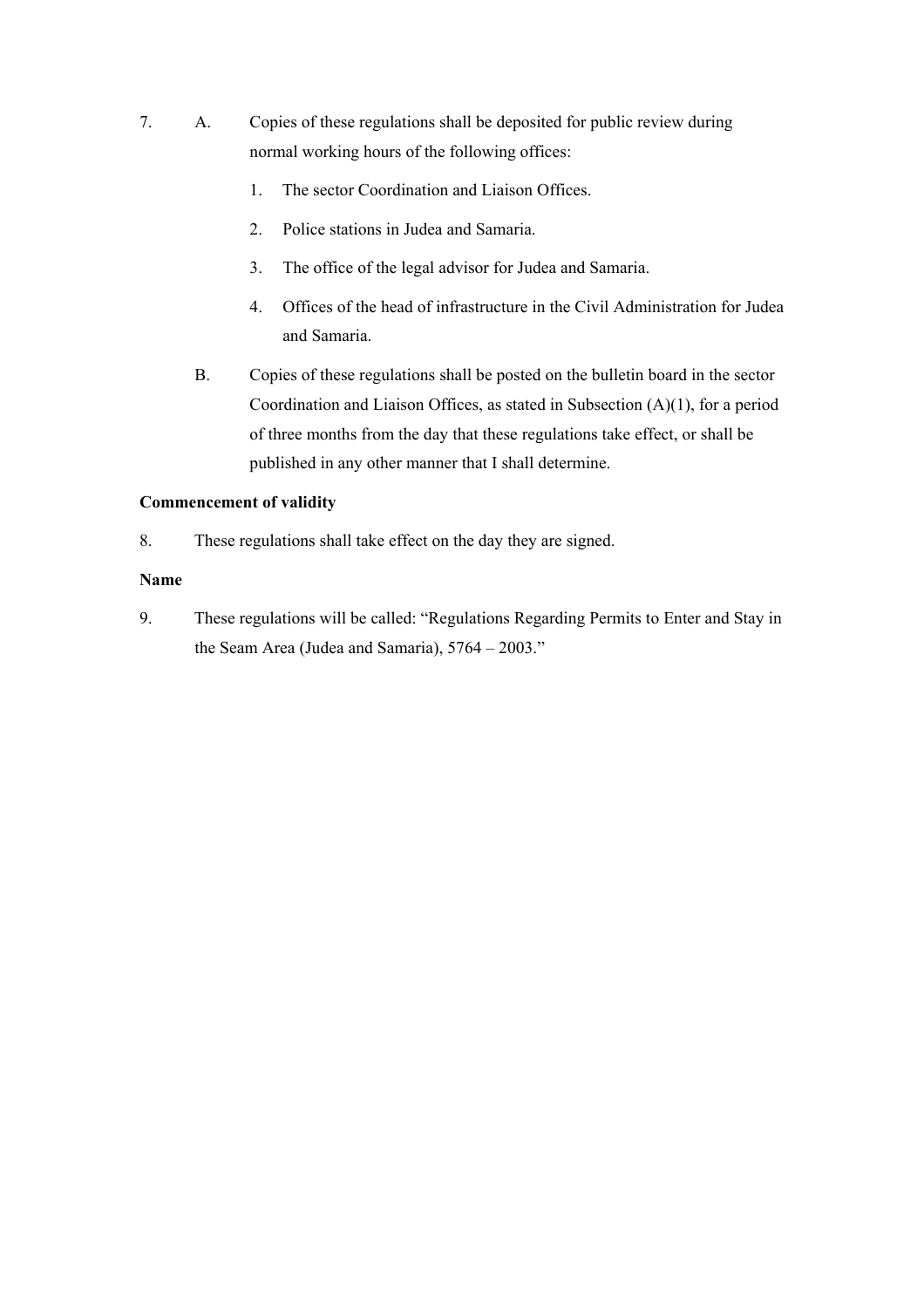# **A N N E X**

# **Part 1**

| Purpose for entering and staying in the seam area           | <b>Request form</b>                  |
|-------------------------------------------------------------|--------------------------------------|
| 1. Business proprietor in the seam area                     | As set forth in Part 2 of the Annex  |
| 2. Merchant in the seam area                                | As set forth in Part 3 of the Annex  |
| 3. Employed in the seam area                                | As set forth in Part 4 of the Annex  |
| 4. Farmer in the seam area                                  | As set forth in Part 5 of the Annex  |
| 5. Teacher in the seam area                                 | As set forth in Part 6 of the Annex  |
| 6. Student in the seam area                                 | As set forth in Part 7 of the Annex  |
| 7. Employee of the Palestinian Authority                    | As set forth in Part 8 of the Annex  |
| 8. Visitor in the seam area                                 | As set forth in Part 9 of the Annex  |
| 9. Employee of international organization                   | As set forth in Part 10 of the Annex |
| 10. Employee of local authority / infrastructure<br>company | As set forth in Part 11 of the Annex |
| 11. Member of medical staff                                 | As set forth in Part 12 of the Annex |
| 12. Any other purpose                                       | As set forth in Part 13 of the Annex |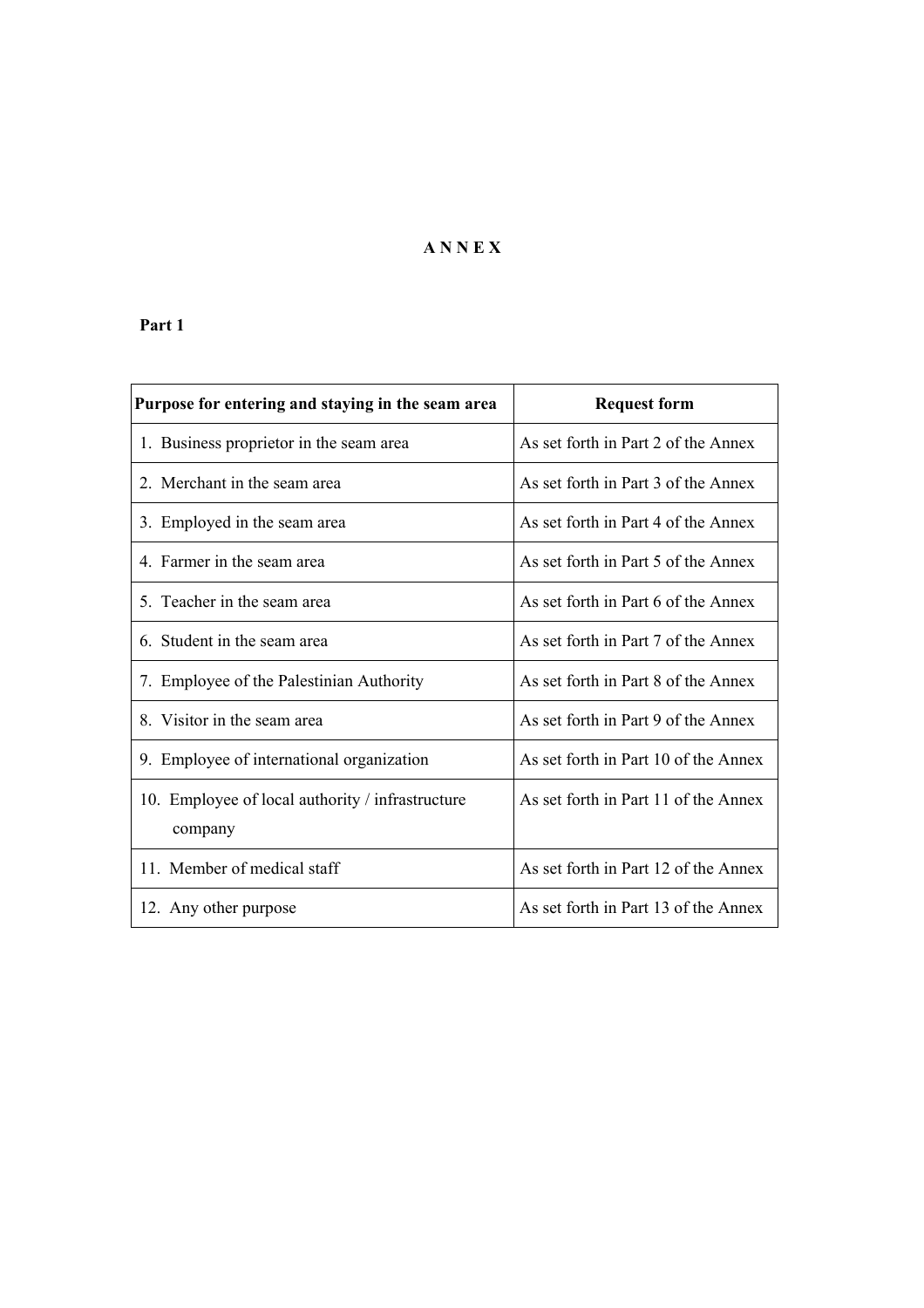### **Part 2 – Request Form for Permit for Business Proprietor in the Seam Area**

### **Request for Permit Allowing Business Proprietor in Seam Area PHOTO to Enter and Stay in the Seam Area**

**Particulars of applicant (business proprietor in the seam area)** :

| <b>Full name</b> | <b>ID</b> number | Date of birth | <b>Residential address</b> |
|------------------|------------------|---------------|----------------------------|
|                  |                  |               |                            |

#### **Particulars of business** :

| <b>Name of business</b> | <b>Address of business</b> | <b>Type of business</b> | Date founded |
|-------------------------|----------------------------|-------------------------|--------------|
|                         |                            |                         |              |

| License number | Date of license | Telephone number |  |
|----------------|-----------------|------------------|--|
|                |                 |                  |  |

Requests to cross through checkpoint:

Reason:

### **Request to spend overnight in seam area (optional)** :

| <b>Name of host</b> | <b>ID</b> number | <b>Address of host</b> | Date | <b>Signature of host</b> |
|---------------------|------------------|------------------------|------|--------------------------|
|                     |                  |                        |      |                          |

Reason:

| Date | Signature of applicant |
|------|------------------------|
|      |                        |

#### **To be attached to the request:**

Photocopy of ID card + attachment of: 1. The applicant 2. The host (optional). Photocopy of business license / documents indicating the applicant is a business proprietor.

Photocopy of documents indicating the applicant's rights in the business.

• Photocopies to be verified by comparing them to the original.

#### **(Internal – for use of the competent authority)** :

1. Remarks of Bus. Lic. Branch, reference  $\overline{\phantom{a}}$ .

2. Decision of the competent authority: .

Entry through crossing: Date: \_\_ / \_\_ /\_\_ . Signature: .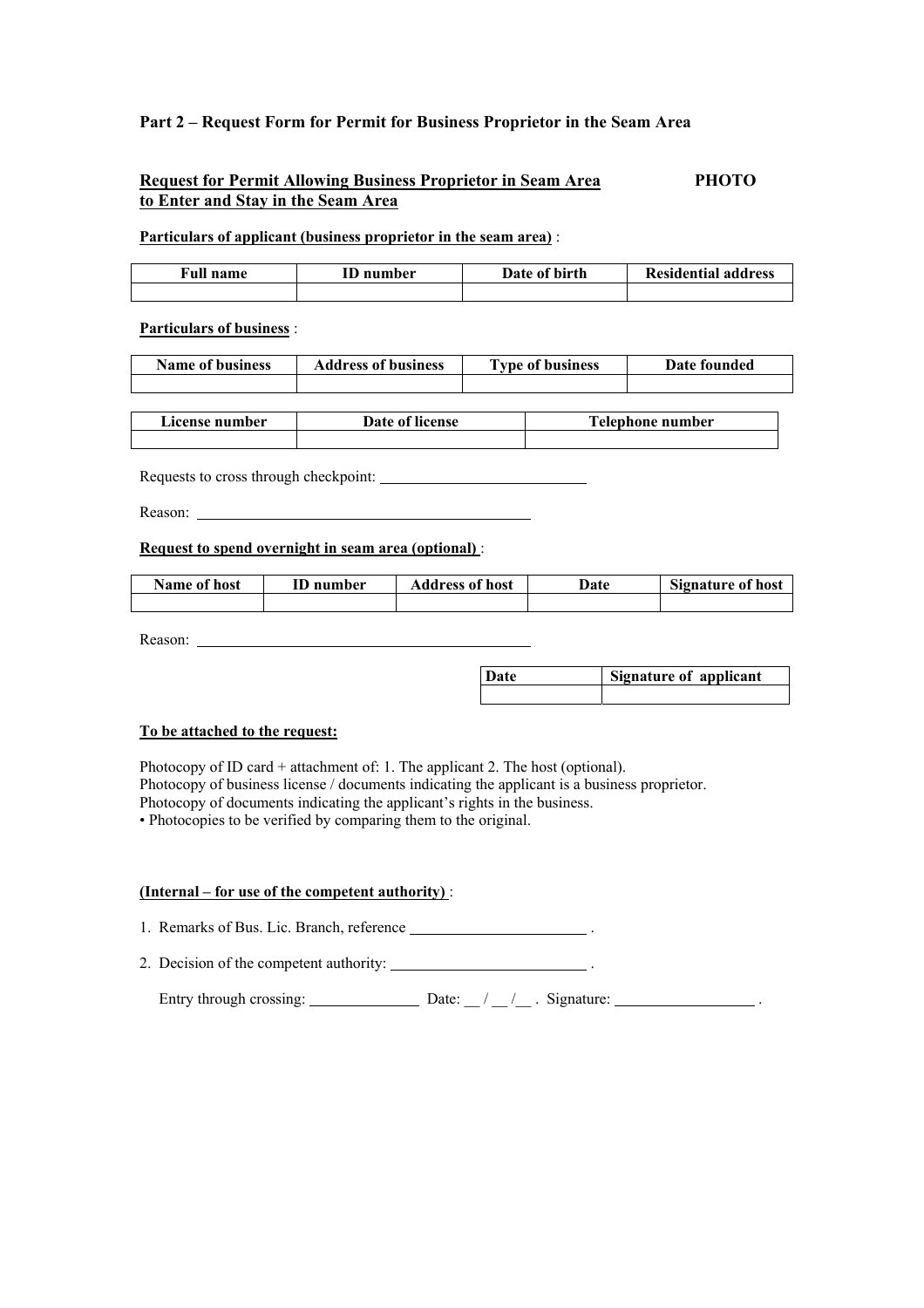# **Part 3 –Request Form for Merchant in Seam Area Permit**

### **Request for Permit allowing Merchant to Enter and Stay in the Seam Area PHOTO**

### **Particulars of applicant (merchant in the seam area)**:

| <b>Full name</b> | ID number | Date of birth | <b>Residential address</b> |
|------------------|-----------|---------------|----------------------------|
|                  |           |               |                            |

| Kind of trade | <b>Trade license</b> | Issued by | Date of license |
|---------------|----------------------|-----------|-----------------|
|               |                      |           |                 |

| <b>Address of business</b> | <b>Business license</b> | Valid from | <b>Business telephone number</b> |
|----------------------------|-------------------------|------------|----------------------------------|
|                            |                         |            |                                  |

Requests to cross through checkpoint:

Reason:

### **Request to spend overnight in seam area (optional)** :

| <b>Name of host</b> | <b>ID</b> number | <b>Address of host</b> | Date | <b>Signature of host</b> |
|---------------------|------------------|------------------------|------|--------------------------|
|                     |                  |                        |      |                          |
|                     |                  |                        |      |                          |

Reason:

#### **To be attached to the request:**

Photocopy of ID card + attachment of: 1. The applicant 2. The host (optional). Photocopy of the business license/documents indicating the applicant is a merchant. Photocopy of merchant's license.

• Photocopies to be verified by comparing them to the original.

### **(Internal – for use of the competent authority)** :

1. Remarks of the head of the economy branch, reference *subsequence* .

2. Decision of the competent authority: .

Entry through crossing:  $\qquad \qquad$  Date:  $\qquad$  /  $\qquad$  . Signature:  $\qquad \qquad$ .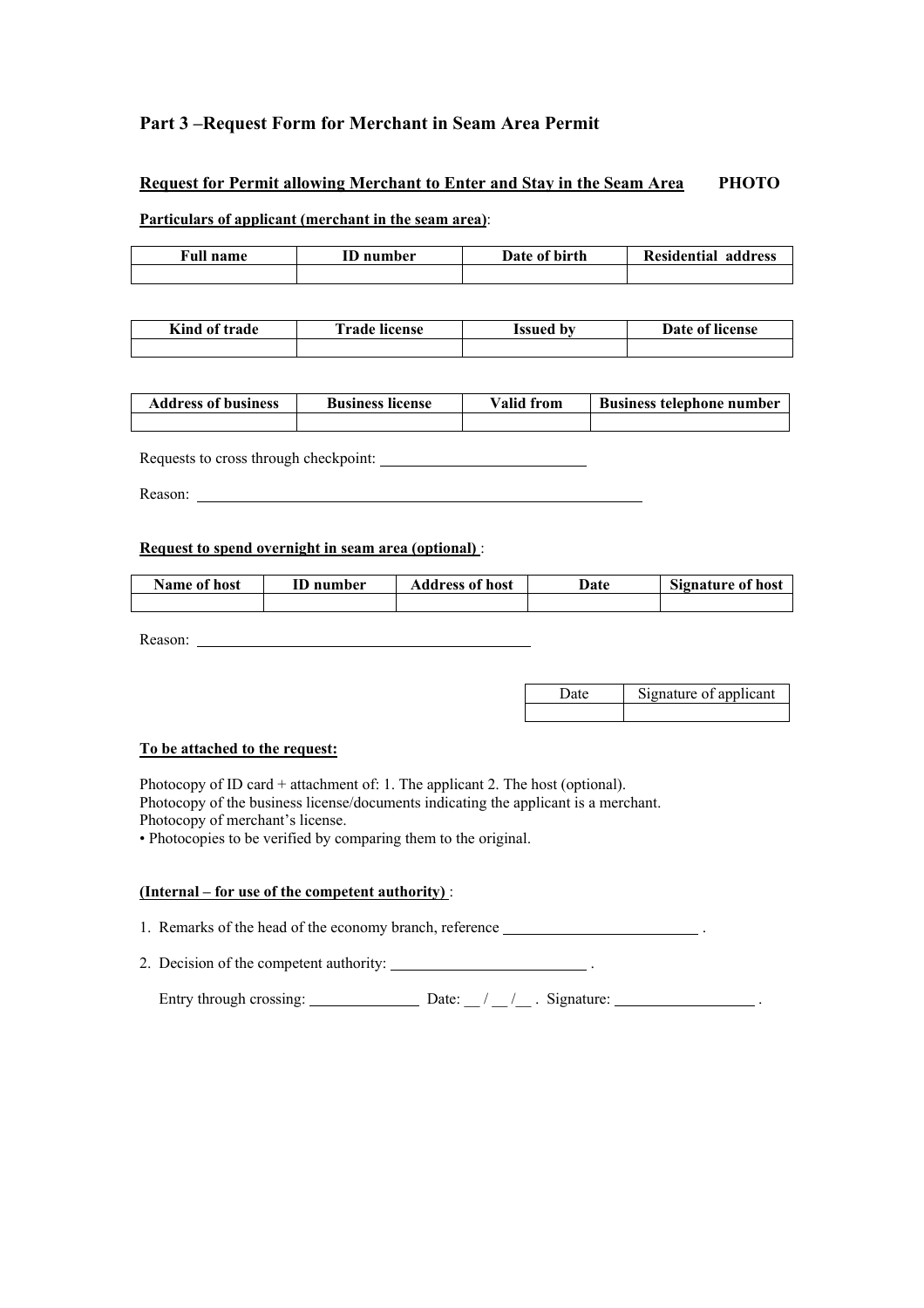# **Part 4 –Request Form for Person Employed in Seam Area Permit**

### **Request for Permit allowing Person Employed in the Seam Area PHOTO to Enter and Stay in the Seam Area**

**Particulars of applicant (agricultural employer / merchant in the seam area)**:

| <b>Full name</b> | <b>ID</b> number | Date of birth | <b>Residential address</b> |
|------------------|------------------|---------------|----------------------------|
|                  |                  |               |                            |

**Particulars of land (for agricultural employer in seam area):**

| Village land | Lot number | <b>Block number</b> | Kind of crops |
|--------------|------------|---------------------|---------------|
|              |            |                     |               |

### **Particulars of business (merchant employer in the seam area):**

| <b>Name of business</b><br><b>Address of business</b> |      |                  | <b>Kind of business</b> |
|-------------------------------------------------------|------|------------------|-------------------------|
|                                                       |      |                  |                         |
|                                                       |      |                  |                         |
| License number                                        | Date | Telephone number | Comments                |
|                                                       |      |                  |                         |

### **Particulars of employee:**

| <b>Full name</b> | <b>ID</b> number | Date of birth | <b>Residential address</b> |
|------------------|------------------|---------------|----------------------------|
|                  |                  |               |                            |

Requests to cross through checkpoint / agricultural gate number:

Reason:

#### **Request to spend overnight in seam area (optional)** :

| <b>Name of host</b> | ID number | Address of host | Date | <b>Signature of host</b> |
|---------------------|-----------|-----------------|------|--------------------------|
|                     |           |                 |      |                          |

Reason:

| Date∶ | Signature of $\epsilon$<br>emplovee | ⊃ate | applicant<br>31gnature<br>ΟĪ |
|-------|-------------------------------------|------|------------------------------|
|       |                                     |      |                              |

#### **To be attached to the request:**

Photocopy of ID card + attachment of: 1. The applicant 2. The employee 3. The host (optional). • Photocopies to be verified by comparing them to the original.

#### **(Internal – for use of the competent authority)** :

1. Remarks of the head of the economy branch, reference .

2. Decision of the competent authority:

Entry through crossing:  $\qquad \qquad$  Date:  $\qquad \qquad / \qquad$  . Signature:  $\qquad \qquad$ .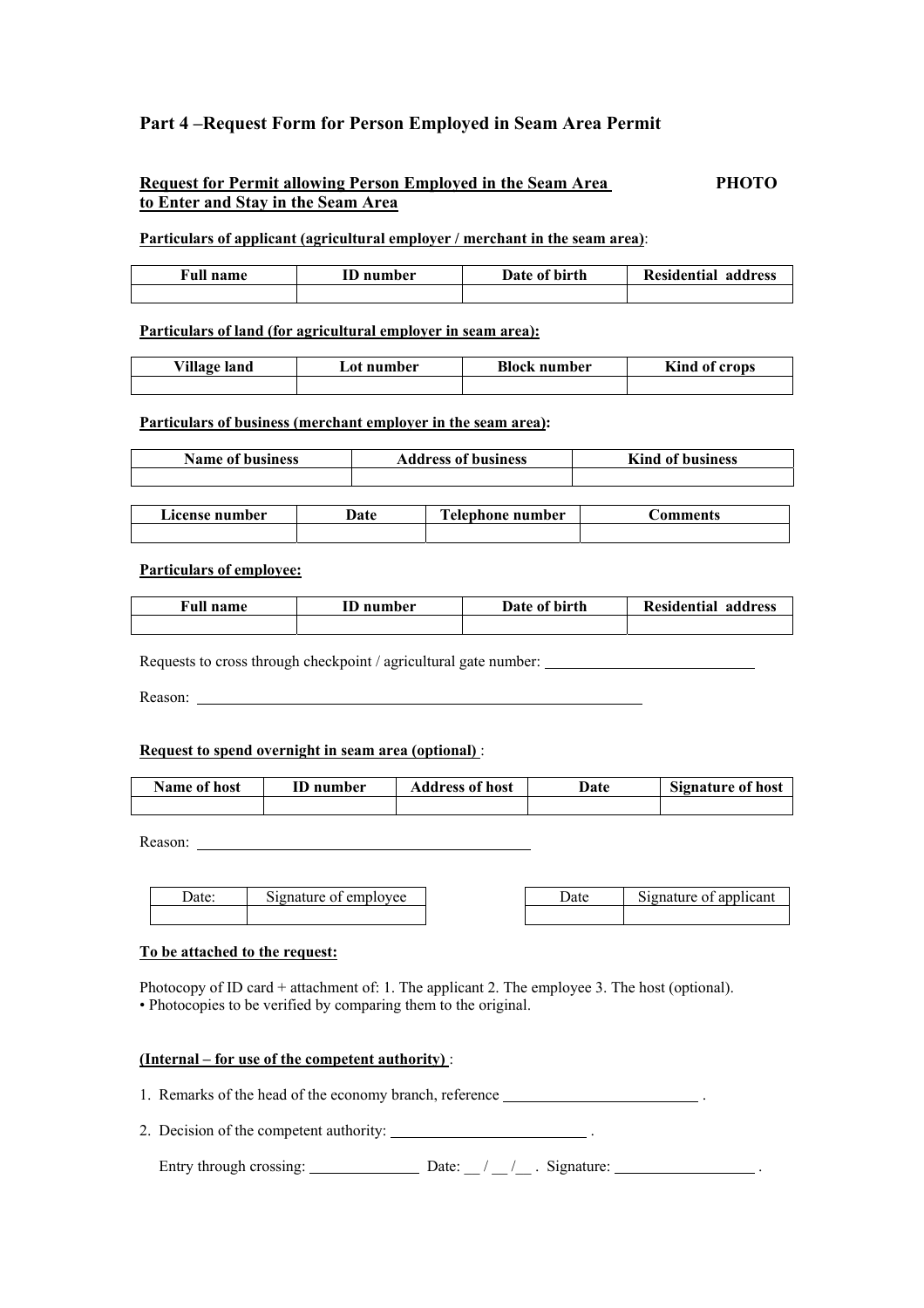### **Part 5 – Request Form for Permit for Farmer in the Seam Area**

### **Request for Permit Allowing Farmer in Seam Area to Enter PHOTO and Stay in the Seam Area**

#### **Particulars of applicant (farmer in the seam area)** :

| <b>Full name</b> | ID number | Date of birth | <b>Residential address</b> |
|------------------|-----------|---------------|----------------------------|
|                  |           |               |                            |

### **Particulars of the land** :

| Village land | Lot number | <b>Block number</b> | Type of crop |
|--------------|------------|---------------------|--------------|
|              |            |                     |              |

Requests to cross through checkpoint/ agricultural gate:

Reason:

#### **Request to spend overnight in seam area (optional)** :

| Name of host | <b>ID</b> number | Address of host | Date | <b>Signature of host</b> |
|--------------|------------------|-----------------|------|--------------------------|
|              |                  |                 |      |                          |

Reason:

| Signature of applicant |
|------------------------|
|                        |

#### **To be attached to the request:**

Photocopy of ID card + attachment of: 1. The applicant 2. The host (optional). Photocopy of documents indicating the applicant's rights in the land.

• Photocopies to be verified by comparing them to the original.

#### **(Internal – for use of the competent authority)** :

1. Remarks of Bus. Lic. Branch, reference .

2. Remarks of the relevant staff officer, reference .

3. Decision of the competent authority: \_\_\_\_\_\_\_\_\_\_\_\_\_\_\_\_\_\_\_\_\_\_\_\_\_\_\_\_\_\_\_\_.

Entry through crossing:  $\qquad \qquad$  Date:  $\qquad \qquad / \qquad$  . Signature:  $\qquad \qquad$ .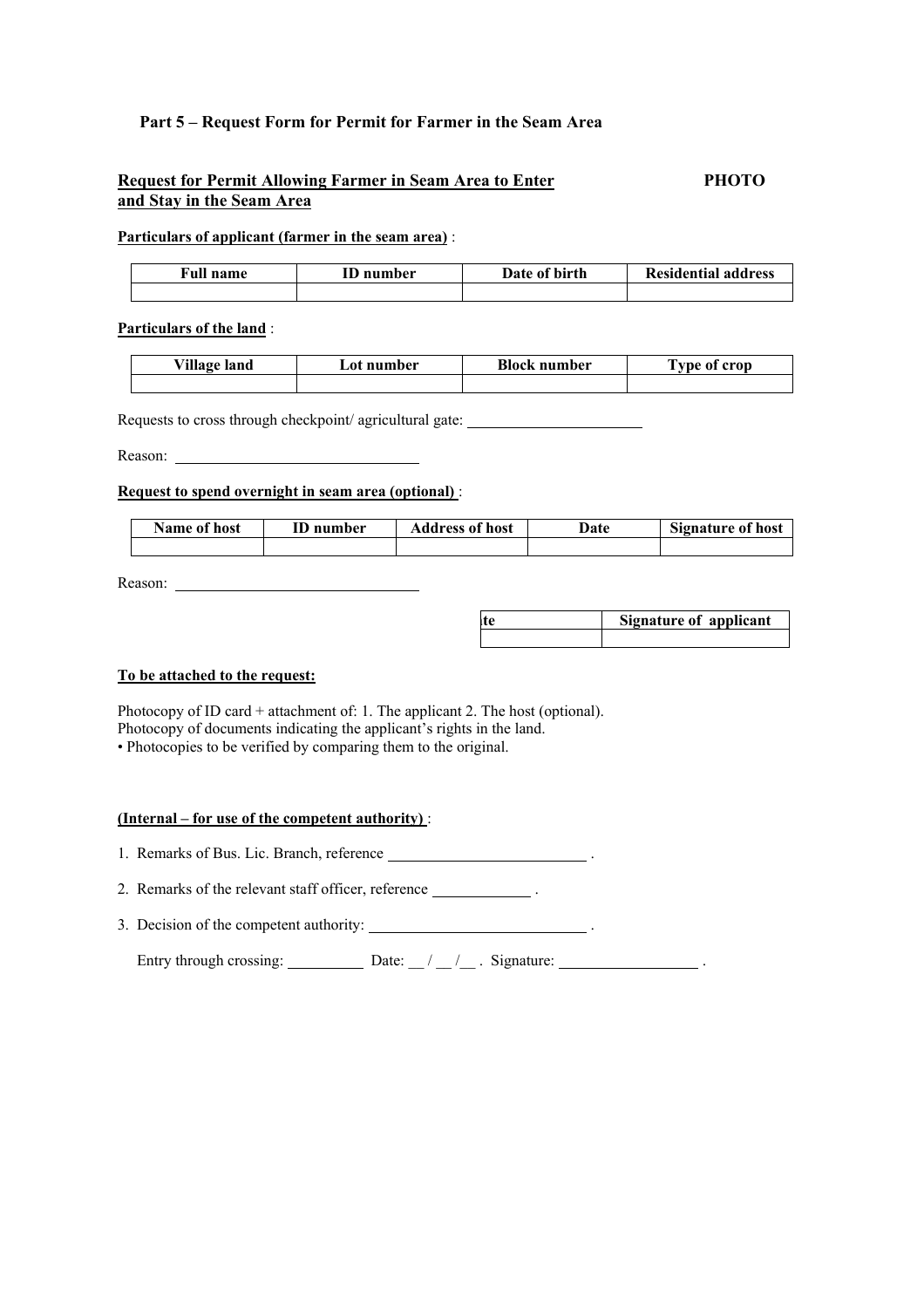### **Part 6 – Request Form for Permit for Teacher in the Seam Area**

### **Request for Permit Allowing Teacher to Enter and Stay in the Seam Area PHOTO**

### **Particulars of applicant (principal of educational institution in the seam area)** :

| <b>Full name</b> | ID number | <b>Position</b> | From (date) |
|------------------|-----------|-----------------|-------------|
|                  |           |                 |             |

| Name of educational | <b>Address of educational</b> | Class taught by teacher |       |  |
|---------------------|-------------------------------|-------------------------|-------|--|
| institution         | institution                   | Grade/age               | Tract |  |
|                     |                               |                         |       |  |

#### **Particulars of teacher** :

| <b>Full name</b>      | <b>Residential address</b> | <b>ID</b> number   | Date of birth   |
|-----------------------|----------------------------|--------------------|-----------------|
|                       |                            |                    |                 |
|                       |                            |                    |                 |
| Teacher's license no. | <b>Granted by -</b>        | <b>Issued in -</b> | Date of license |
|                       |                            |                    |                 |

Requests to cross through checkpoint:

Reason:

**Request to spend overnight in seam area (optional)** :

| <b>Name of host</b> | <b>ID</b> number | <b>Address of host</b> | Date | <b>Signature of host</b> |
|---------------------|------------------|------------------------|------|--------------------------|
|                     |                  |                        |      |                          |

Reason:

| Date | Signature of teacher | Date | Signature of applicant |
|------|----------------------|------|------------------------|
|      |                      |      |                        |

#### **To be attached to the request:**

Photocopy of ID card + attachment of: 1. The applicant 2. The Teacher. 3. The host (optional). Photocopy of the teacher's teaching license.

• Photocopies to be verified by comparing them to the original.

#### **(Internal – for use of the competent authority)** :

1. Remarks of the educational staff officer, reference .

2. Decision of the competent authority:  $\frac{1}{2}$ .

Entry through crossing:  $\frac{1}{2}$  Date:  $\frac{1}{2}$  . Signature:  $\frac{1}{2}$ .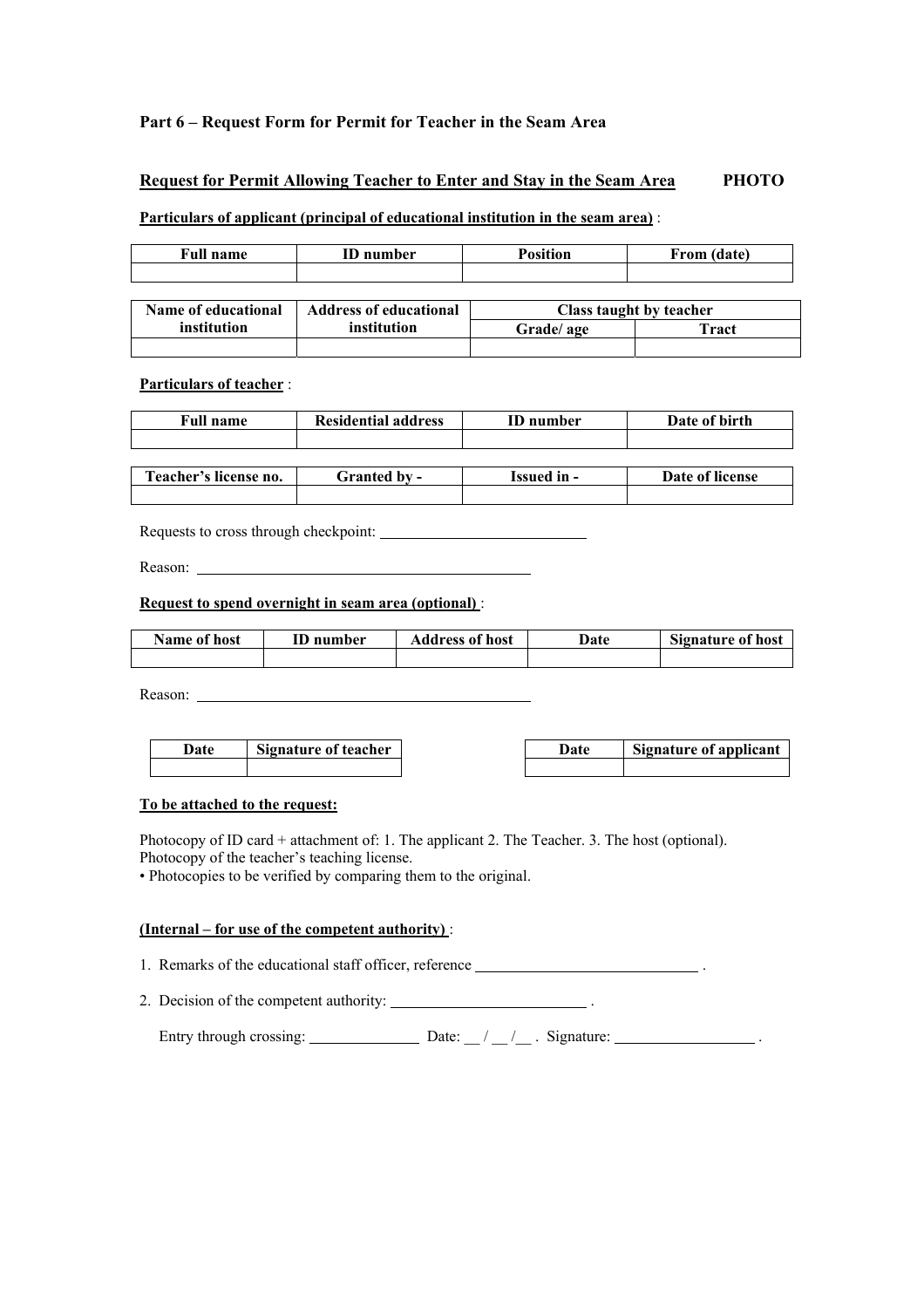### **Part 7 –Request Form for Student in Seam Area Permit**

### **Request for Permit allowing Person to Enter and Stay in the PHOTO Seam Area to Study**

### **Particulars of applicant (principal of educational institution in the seam area)**:

| <b>Full name</b> | ID number | Date of birth | <b>Residential address</b> |
|------------------|-----------|---------------|----------------------------|
|                  |           |               |                            |

| Name of educational | <b>Address of educational</b> |           | Class in which the student studies |
|---------------------|-------------------------------|-----------|------------------------------------|
| institution         | institution                   | Grade/age | Tract                              |
|                     |                               |           |                                    |

#### **Particulars of student (student who is 12 years or older):**

| <b>Full name</b> | ID number (if none – name and<br><b>ID</b> number of father) | Date of birth | Residential address |
|------------------|--------------------------------------------------------------|---------------|---------------------|
|                  |                                                              |               |                     |

Requests to cross through checkpoint:

Reason:

### **Request to spend overnight in seam area (optional)** :

| <b>Name of host</b> | <b>ID</b> number | <b>Address of host</b> | Date | <b>Signature of host</b> |
|---------------------|------------------|------------------------|------|--------------------------|
|                     |                  |                        |      |                          |

Reason:

| Date: | Signature of 1<br>student | Jate | applicant<br>signature of |
|-------|---------------------------|------|---------------------------|
|       |                           |      |                           |

#### **To be attached to the request:**

Photocopy of ID card + attachment of: 1. The applicant 2. The student (if none, then ID number of father) 3. The host (optional).

• Photocopies to be verified by comparing them to the original.

### **(Internal – for use of the competent authority)** :

1. Remarks of the education security officer, reference  $\blacksquare$ .

2. Decision of the competent authority:  $\frac{1}{2}$ .

Entry through crossing: Date: \_\_ / \_\_ /\_\_ . Signature: .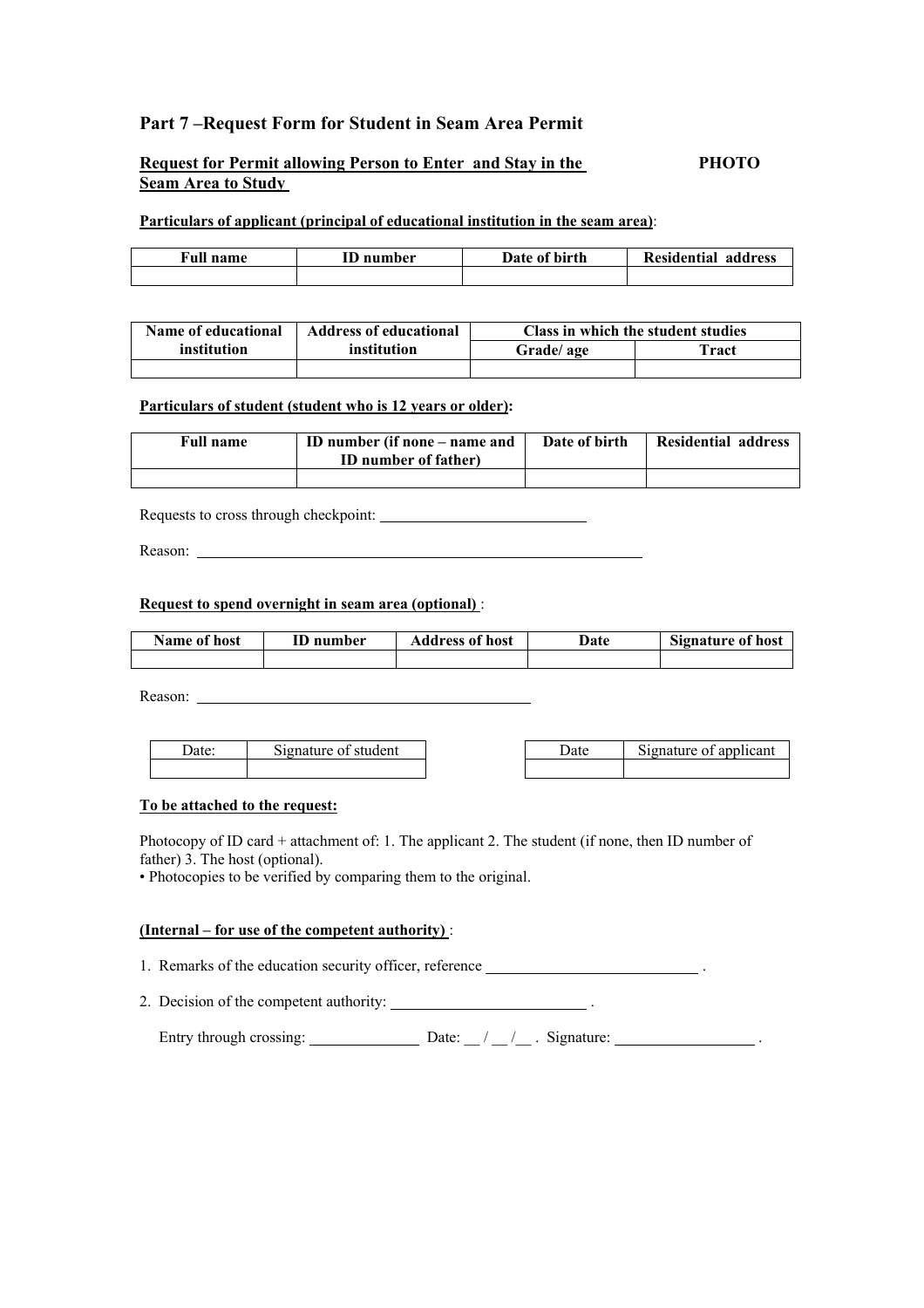# **Part 8 – Request Form for Employee of the Palestinian Authority**

### **Request for Permit allowing Employee of the Palestinian Authority PHOTO to Enter and Stay in the Seam Area**

### **Particulars of applicant (employee of the Palestinian Authority)**:

| <b>Full name</b> | <b>ID</b> number | Date of birth | <b>Residential address</b> |
|------------------|------------------|---------------|----------------------------|
|                  |                  |               |                            |
|                  |                  |               |                            |

| $\mathbf{D}_{\mathbf{A}}$<br>tıon | <br>Post in<br>village | <b>Employee number</b> |
|-----------------------------------|------------------------|------------------------|
|                                   |                        |                        |

Requests to cross through checkpoint:

Reason:

### **Request to spend overnight in seam area (optional)** :

| Name of host | <b>ID</b> number | <b>Address of host</b> | Date | Signature of host |
|--------------|------------------|------------------------|------|-------------------|
|              |                  |                        |      |                   |

Reason:

| Date<br>Signature of applicant |  |
|--------------------------------|--|
|                                |  |

### **To be attached to the request:**

Photocopy of ID card + attachment of: 1. The applicant 2. The host (optional). Photocopy of Palestinian Authority employee card.

• Photocopies to be verified by comparing them to the original.

#### **(Internal – for use of the competent authority)** :

1. Remarks of the relevant security officer, reference \_\_\_\_\_\_\_\_\_\_\_\_\_\_\_\_\_\_\_\_\_\_\_\_\_\_

2. Decision of the competent authority:  $\qquad \qquad$ .

| Entry through crossing: | Date: |  | / Signature: |  |
|-------------------------|-------|--|--------------|--|
|                         |       |  |              |  |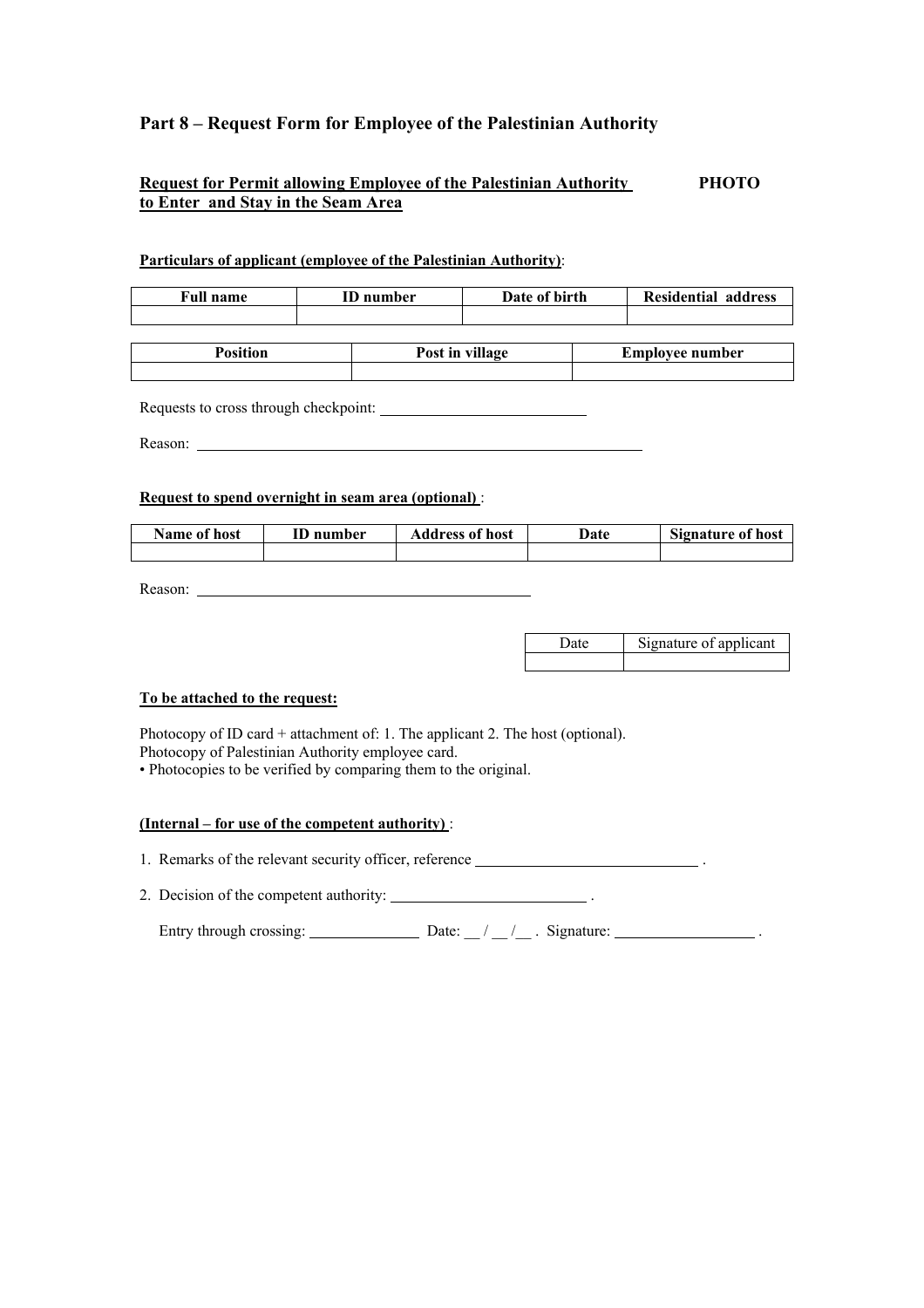# **Part 9 – Request Form to Visit in Seam Area**

### **Request for Permit allowing Visitor to Enter and Stay in the Seam Area PHOTO**

### **Particulars of applicant (person making invitation – permanent resident of the seam area):**

| <b>Full name</b> | <b>ID</b> number | <b>Residential address</b> | <b>Relation to visitor</b> |
|------------------|------------------|----------------------------|----------------------------|
|                  |                  |                            |                            |

#### **Particulars of visitor:**

| <b>Full name</b> | <b>ID</b> number | <b>Residential address</b> | Date of birth |
|------------------|------------------|----------------------------|---------------|
|                  |                  |                            |               |
|                  |                  |                            |               |

| Length of visit |              | <b>Reason for visit</b> |
|-----------------|--------------|-------------------------|
| From -          | --<br>$10 -$ |                         |

#### **Particulars of accompanying persons (under 12 years of age):**

| <b>Full name</b> | <b>ID</b> number | Date of birth | <b>Relationship to applicant</b> |
|------------------|------------------|---------------|----------------------------------|
|                  |                  |               |                                  |

Requests to cross through checkpoint:

Reason: <u>2008</u>

### **Request to spend overnight in seam area (optional)** :

| Name of host | <b>ID</b> number | <b>Address of host</b> | Date | <b>Signature of host</b> |
|--------------|------------------|------------------------|------|--------------------------|
|              |                  |                        |      |                          |

Reason:

| Date | Signature of visitor | Date | signature of applicant |
|------|----------------------|------|------------------------|
|      |                      |      |                        |

#### **To be attached to the request:**

Photocopy of ID card + attachment of: 1. The applicant 2. The visitor 3. The host (optional). • Photocopies to be verified by comparing them to the original.

### **(Internal – for use of the competent authority)** :

Decision of the competent authority: .

Permission to visit in  $\frac{1}{\sqrt{2\pi}}$  from  $\sqrt{2\pi}$  to  $\sqrt{2\pi}$ .

Entry through crossing:  $\frac{1}{\sqrt{2\pi}}$  Date:  $\frac{1}{\sqrt{2}}$  . Signature:  $\frac{1}{\sqrt{2}}$ .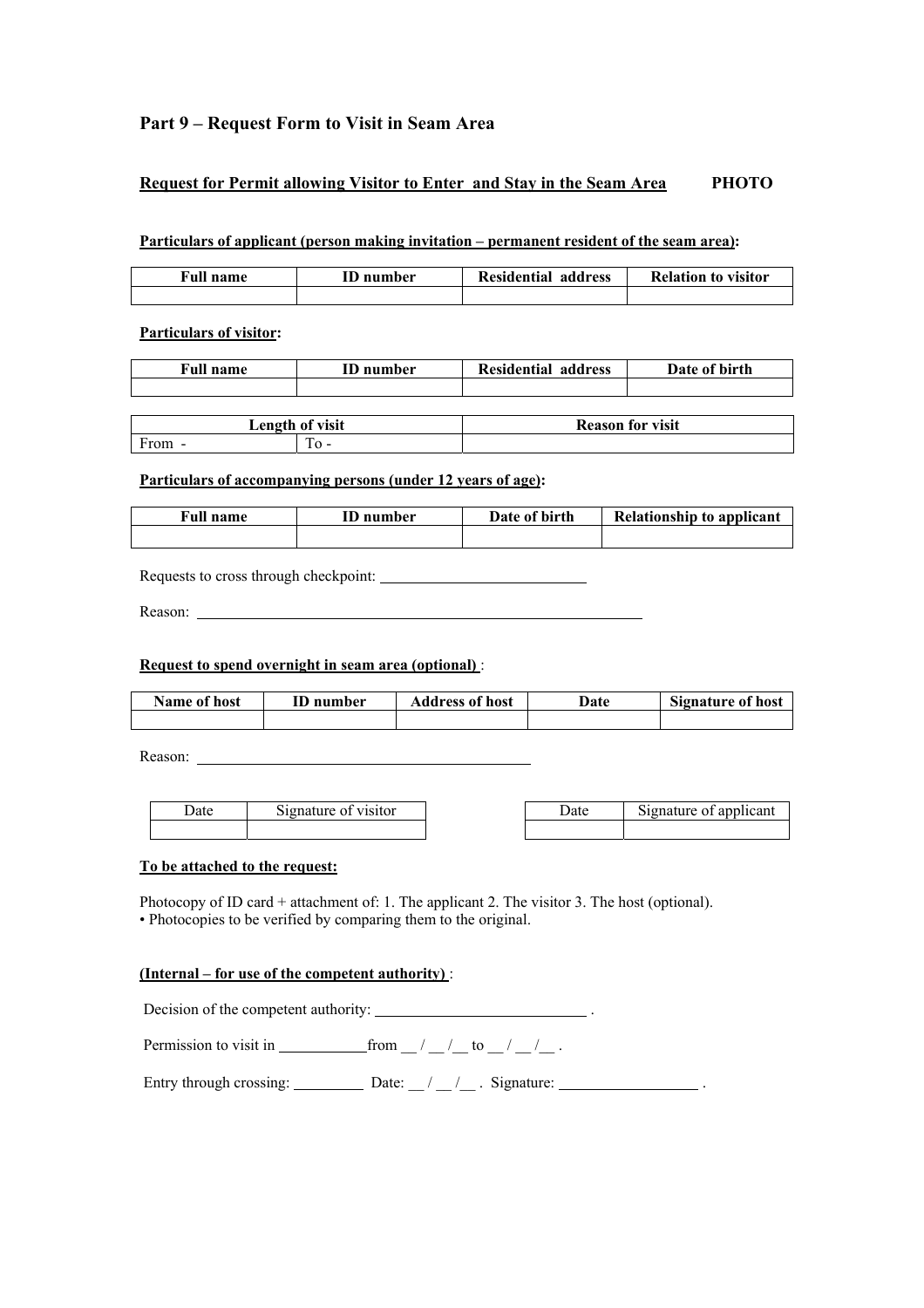# **Part 10 – Request Form for Employee of International Organization**

### **Request for Permit allowing Employee of International Organization PHOTO to Enter and Stay in the Seam Area**

### **Particulars of applicant (employee of international organization):**

| <b>Full name</b> | <b>ID</b> number | Date of birth | Residential address |
|------------------|------------------|---------------|---------------------|
|                  |                  |               |                     |

| Name of<br>organization | Date<br>employment<br>began | <b>Employee</b><br>number | <b>Position</b> | Post in village /<br>district |
|-------------------------|-----------------------------|---------------------------|-----------------|-------------------------------|
|                         |                             |                           |                 |                               |

Requests to cross through checkpoint:

Reason:

#### **Request to spend overnight in seam area (optional)** :

| Name of host | ID number | <b>Address of host</b> | Date | <b>Signature of host</b> |
|--------------|-----------|------------------------|------|--------------------------|
|              |           |                        |      |                          |

Reason:

| Date | Signature of applicant |
|------|------------------------|
|      |                        |

### **To be attached to the request:**

Photocopy of ID card + attachment of: 1. The applicant 2. The host (optional). Photocopy of international organization employee card.

• Photocopies to be verified by comparing them to the original.

### **(Internal – for use of the competent authority)** :

| 1. Remarks of the head of the international organizations branch, reference |  |
|-----------------------------------------------------------------------------|--|
|-----------------------------------------------------------------------------|--|

2. Decision of the competent authority:  $\qquad \qquad$ 

Entry through crossing: Date: \_\_ / \_\_ /\_\_ . Signature: .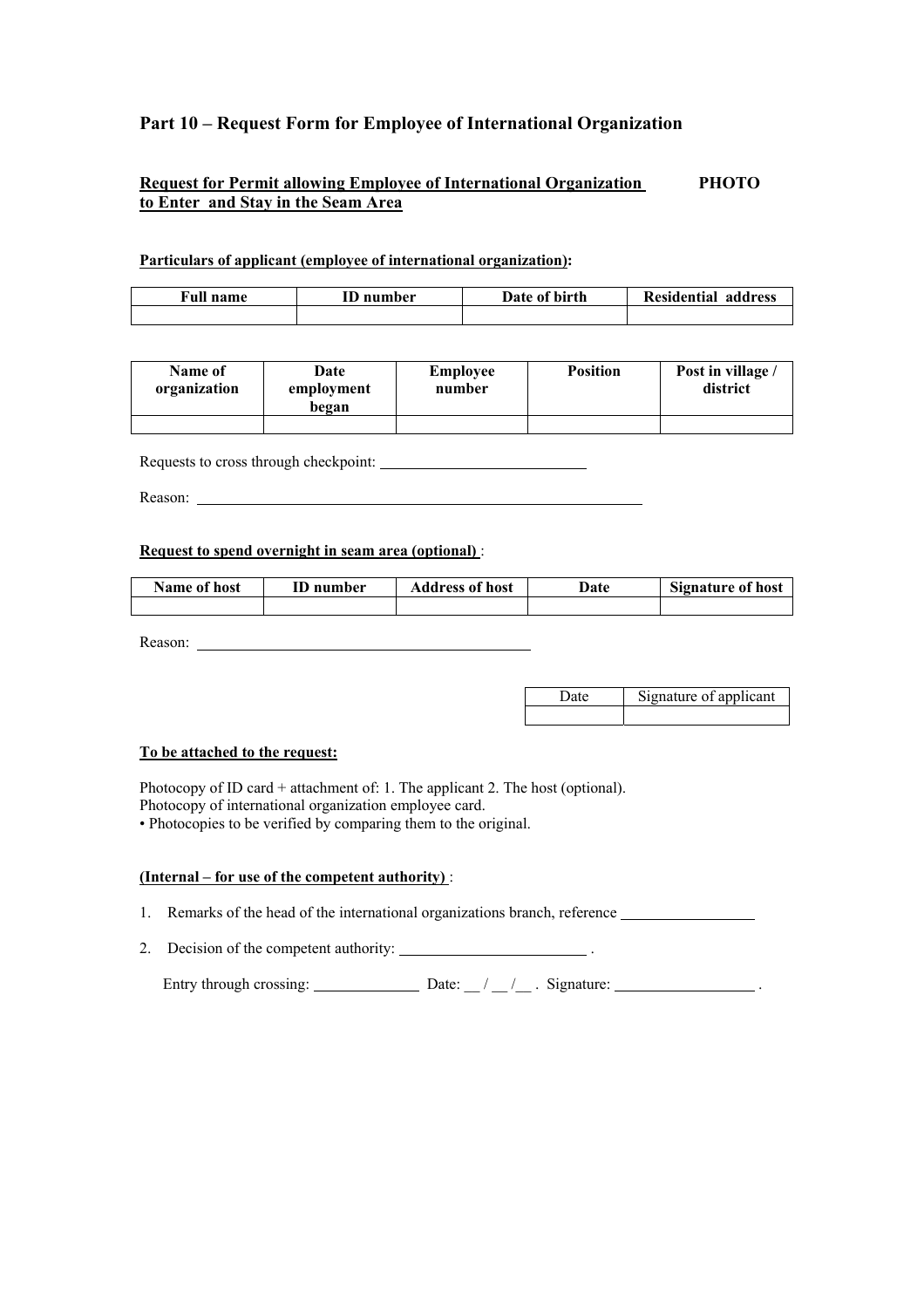# **Part 11 – Request Form for Employee of Local Authority / Infrastructure Company**

### **Request for Permit allowing Employee of Local Authority / PHOTO Infrastructure Company to Enter and Stay in the Seam Area**

### **Particulars of applicant (employee of local authority / infrastructure company):**

| <b>Full name</b> | <b>ID</b> number | Date of birth   |  | <b>Residential address</b> |  |
|------------------|------------------|-----------------|--|----------------------------|--|
|                  |                  |                 |  |                            |  |
|                  |                  |                 |  |                            |  |
| Position         |                  | Post in village |  | <b>Employee number</b>     |  |

Requests to cross through checkpoint:

Reason:

#### **Request to spend overnight in seam area (optional)** :

| <b>Name of host</b> | <b>ID</b> number | <b>Address of host</b> | Date | <b>Signature of host</b> |
|---------------------|------------------|------------------------|------|--------------------------|
|                     |                  |                        |      |                          |

Reason:

#### **To be attached to the request:**

Photocopy of ID card + attachment of: 1. The applicant 2. The host (optional). Photocopy of local authority / infrastructure company employee card. • Photocopies to be verified by comparing them to the original.

### **(Internal – for use of the competent authority)** :

1. Remarks of the relevant security officer, reference

2. Decision of the competent authority: \_\_\_\_\_\_\_\_\_\_\_\_\_\_\_\_\_\_\_\_\_\_\_\_.

Entry through crossing:  $\frac{1}{2}$  Date:  $\frac{1}{2}$  Signature:  $\frac{1}{2}$ .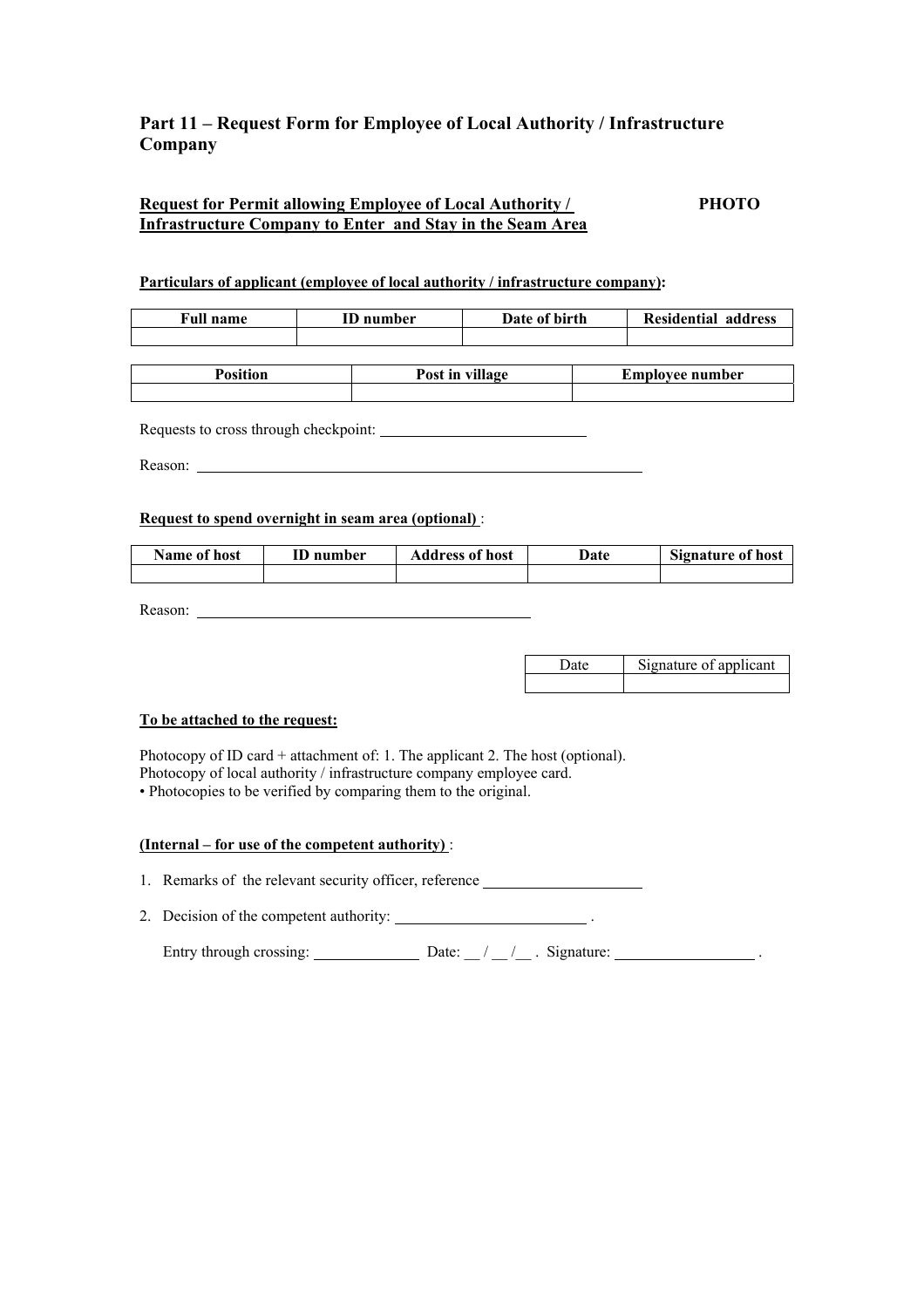# **Part 12 – Request Form for Member of Medical Staff**

### **Request for Permit allowing Member of Medical Staff to PHOTO Enter and Stay in the Seam Area**

#### **Particulars of applicant:**

| <b>Full name</b> | <b>ID</b> number | Date of birth | Residential address |
|------------------|------------------|---------------|---------------------|
|                  |                  |               |                     |

| <b>Employer Medical</b><br><b>Institution</b> | <b>Position</b> | Active in village /<br>district | <b>Employee number</b> |
|-----------------------------------------------|-----------------|---------------------------------|------------------------|
|                                               |                 |                                 |                        |

### **Approval of director of employer medical institution:**

| <b>Full Name</b> | <b>ID</b> number | <b>Address of institution</b> | Date | Signature |
|------------------|------------------|-------------------------------|------|-----------|
|                  |                  |                               |      |           |

Requests to cross through checkpoint:

Reason: Figure 1.1 and 2.1 and 2.1 and 2.1 and 2.1 and 2.1 and 2.1 and 2.1 and 2.1 and 2.1 and 2.1 and 2.1 and 2.1 and 2.1 and 2.1 and 2.1 and 2.1 and 2.1 and 2.1 and 2.1 and 2.1 and 2.1 and 2.1 and 2.1 and 2.1 and 2.1 and

### **Request to spend overnight in seam area (optional) :**

| Name of host | <b>ID</b> number | Address of host | Date | <b>Signature of host</b> |
|--------------|------------------|-----------------|------|--------------------------|
|              |                  |                 |      |                          |

Reason:

| Date | Signature of applicant |
|------|------------------------|
|      |                        |

### **To be attached to the request:**

Photocopy of ID card + attachment of: 1. The applicant 2. The host (optional). Photocopy of medical institution employee card.

• Photocopies to be verified by comparing them to the original.

#### **(Internal – for use of the competent authority)** :

1. Remarks of the health security officer, reference

2. Decision of the competent authority: .

Entry through crossing:  $\qquad \qquad$  Date:  $\qquad \qquad / \qquad$  . Signature:  $\qquad \qquad$ .